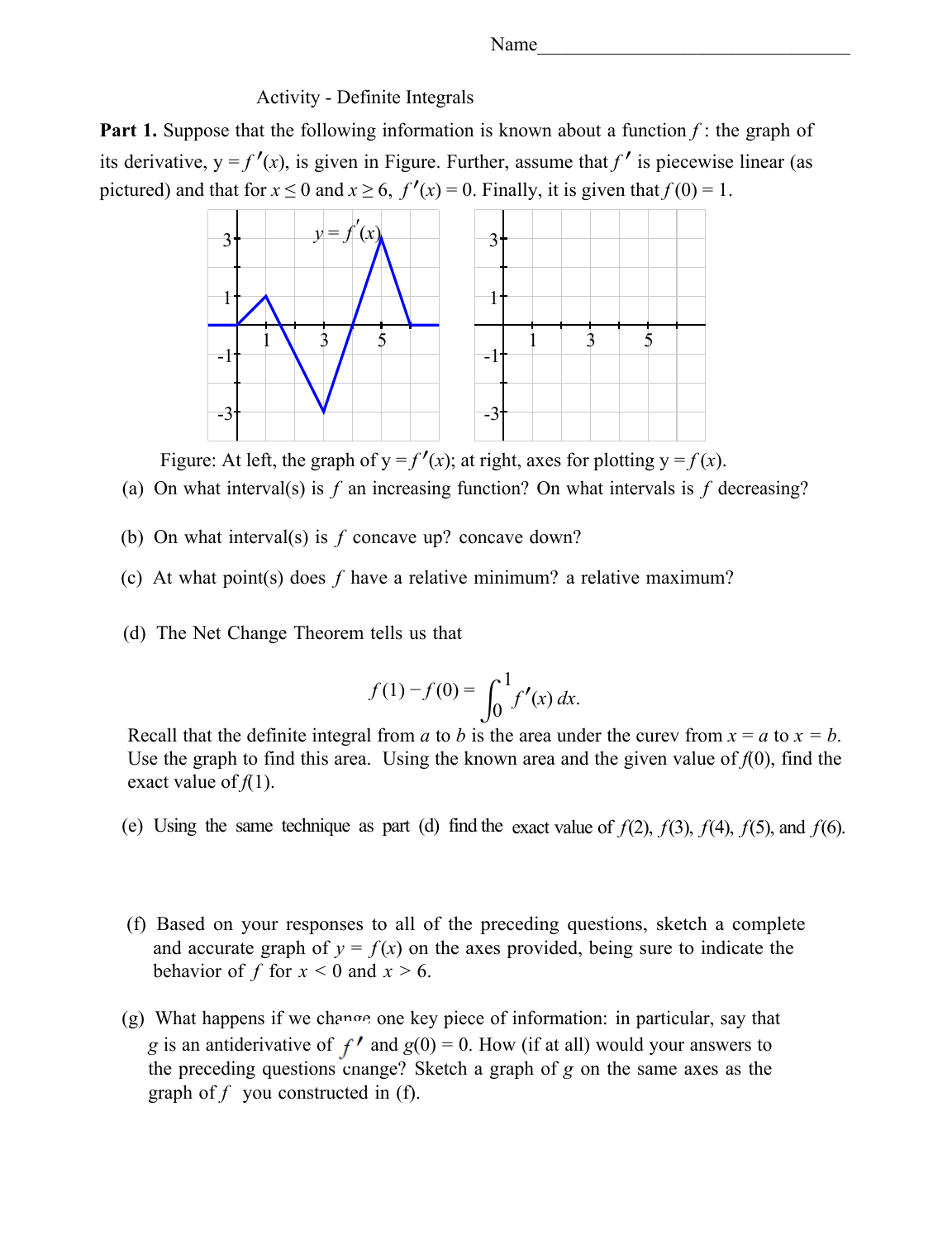## **Part 2.**

Suppose that the following information is known about the functions  $f,$   $g,$   $x^2,$  and  $x^3$ :

• 
$$
\int_0^2 f(x) dx = -3; \int_2^5 f(x) dx = 2
$$
  
\n•  $\int_0^2 g(x) dx = 4; \int_2^5 g(x) dx = -1$   
\n•  $\int_0^2 x^2 dx = \frac{8}{3}; \int_2^5 x^2 dx = \frac{117}{3}$   
\n•  $\int_0^2 x^3 dx = 4; \int_2^5 x^3 dx = \frac{609}{4}$ 

Use the provided information and the rules for definite integrals to evaluate each of the following definite integrals.

(a) 
$$
\int_5^2 f(x) dx
$$
  
\n(b)  $\int_0^5 g(x) dx$   
\n(c)  $\int_0^5 (f(x) + g(x)) dx$   
\n(d)  $\int_2^5 (3x^2 - 4x^3) dx$   
\n(e)  $\int_5^0 (2x^3 - 7g(x)) dx$ 

#### 1. In exercises a-d, use any symmetry and use the identity **Part 3.**

$$
\int_{-A}^{A} f(x)dx = \int_{-A}^{0} f(x)dx + \int_{0}^{A} f(x)dx
$$
 to compute the integrals.

a) 
$$
\int_{-\pi}^{\pi} \frac{\sin t}{1 + t^2} dt \quad (Hint: \sin(-t) = -\sin(t))
$$

e) Graph of sin(2*πx*) and then:

1. Explain why 
$$
\int_0^1 \sin(2\pi t) dt = 0
$$
.

2. Explain why, in general,  $\int_a^b$ *a* + 1  $\sin(2\pi t)dt = 0$  for any value of *a*.

b)  $\int_{-\sqrt{\pi}}^{\sqrt{\pi}}$ *π t*  $\frac{t}{1 + \cos t} dt$ 

c) 
$$
\int_1^3 (2 - x) dx
$$
 (Hint: Look at the graph of f.)

$$
\int_{2}^{4} (x-3)^3 dx
$$
 (*Hint*: Look at the graph of *f*.)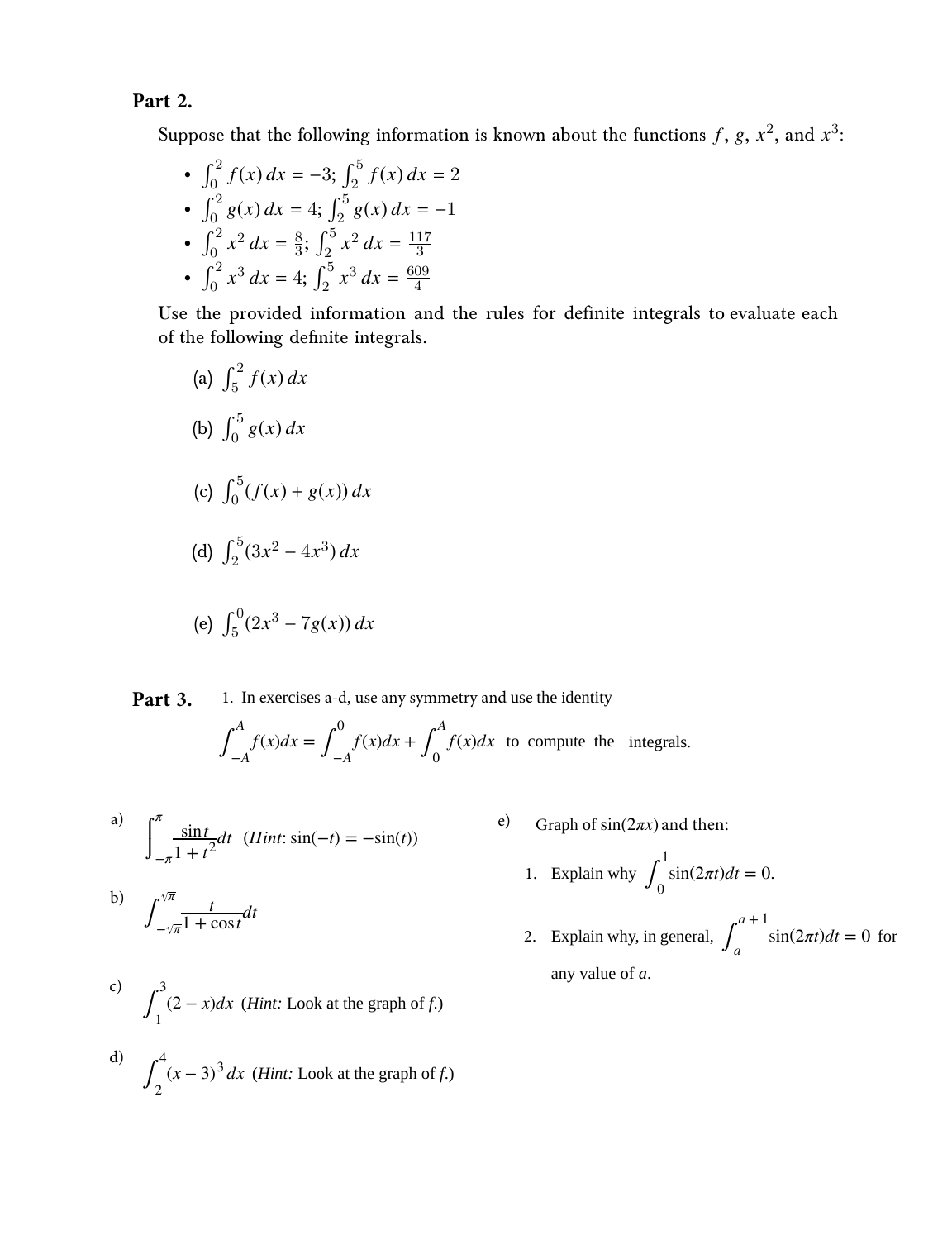### **Part 4.**

Suppose that  $v(t) = \sqrt{4 - (t - 2)^2}$  tells us the instantaneous velocity of a moving object on the interval  $0 \le t \le 4$ , where *t* is measured in minutes and *v* is measured in meters per minute.

- (a) Sketch an accurate graph of  $y = v(t)$ . What kind of curve is  $y = \sqrt{4 (t 2)^2}$ ?
- (b) Evaluate  $\int_0^4 v(t) dt$  exactly.
- (c) In terms of the physical problem of the moving object with velocity  $v(t)$ , what is the meaning of  $\int^4 v(t) dt$ ? Include units on your answer.  $\overline{0}$
- (d) The average value of a function is found by computing

$$
v_{ave} = \frac{1}{b-a} \int_{a}^{b} v(t)dt
$$

Determine the exact **average value** of  $v(t)$  on [0, 4]. Include units on your answer.

- (e) Sketch a rectangle whose base is the line segment from  $t = 0$  to  $t = 4$  on the *t*-axis such that the rectangle's area is equal to the value of  $\int_0^4 v(t) \, dt$ . What is the rectangle's exact height?
- (f) How can you use the average value you found in (d) to compute the total distance traveled by the moving object over  $[0, 4]$ ?